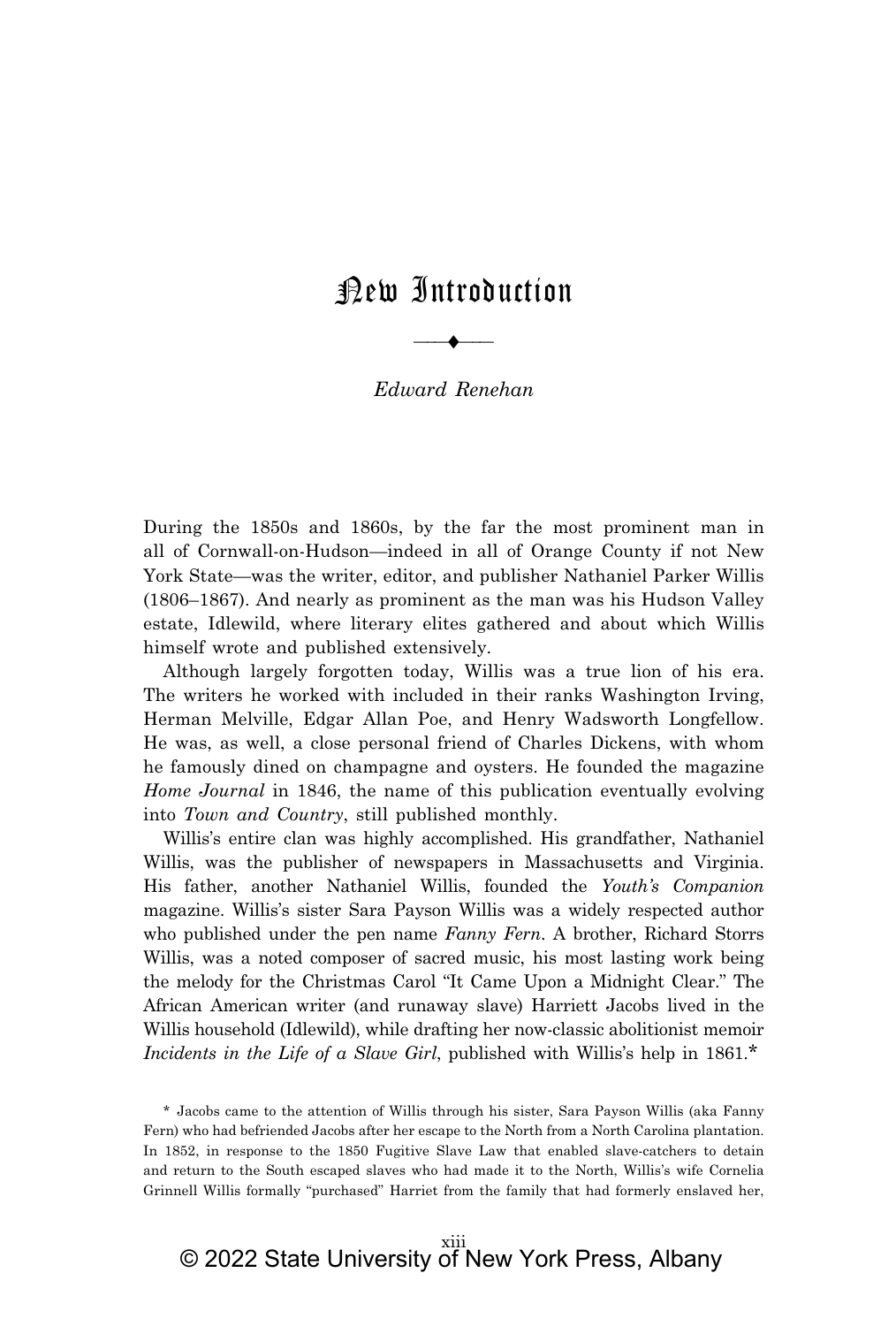In *Out-Doors at Idlewild: or The Shaping of a Home on the Banks of the Hudson* (1855), Willis chronicled the creation of his estate at Cornwallon-Hudson (near West Point), as well as life amid its countryside. The land afforded brilliant views of the river and the mountains to the east. Calvert Vaux (1824–1895), the famed architect of both landscapes and houses, designed the elaborate and ornate Gothic Revival home that Willis named *Idlewood* (whereas he called the estate *Idlewild*), and into which the Willis family moved in July of 1853.\* Willis sited the home close by a deep two-hundred-foot gorge via which what came to be known as "Idlewild Creek" cascaded down toward the river. Here, as health issues began to invalid him and confine him to home, Willis wrote a series of papers for his *Home Journal* documenting life at the seventy-acre estate; these eventually collected in *Out-Doors at Idlewild*.

With such contemporaries as William Cullen Bryant and Benson Lossing, Willis extolled "picturesque America" as represented in the works of the artists of the Hudson River School. Willis wrote a two-volume work entitled *American Scenery*, illustrated by William Henry Bartlett, in which he discussed at length the various natural wonders of the countrynever overlooking the sights along the Hudson. In conjunction with such enterprises, he also strenuously lobbied on more than one occasion for the revision of names applied to elements of the countryside whenever he thought those names inadequate. Thus "Murderer's Creek" in Cornwall became "Moodna Creek" and "Butter Hill" (the massive granite mountain that forms the western edge of the great "Wind Gate" entrance to the Hudson Highlands between Cornwall and "Breakneck Ridge" on the eastern shore) became "Storm King Mountain."

"In the varied scenery of our country," he wrote, "there is many a natural beauty , destined to be the theme of our national poetry, which is desecrated by any vile name given it by vulgar chance." Willis began dreaming up new names...Willis's efforts were far from silly or trite. They accurately reflected the value placed on the scenery by the Romantics of the nineteenth century. In bestowing Romantic names on the mountains which form the northern gate to the [Hudson] Highlands, Willis captured the emotional appeal of the Highland scenery and helped assure its preservation a century later.†

thus (somewhat) assuring her safety in the North. (Harriet, born 1813, had escaped to the North in 1842.) The Willis and Jacobs families remained close friends for several generations.

\* In 1857 Vaux and his younger protégé Frederick Law Olmstead commenced collaborating on the design of what would become New York's Central Park. Later, in 1872, Vaux collaborated with the Hudson River School painter Frederic Church in the design and landscaping of the latter's home Olana, overlooking the Hudson River near the city of Hudson, New York. Vaux's son, Downing Vaux (1856–1926) designed New York's Riverside Drive.

† Frances F. Dunwell, *The Hudson River Highlands* (New York: Columbia University Press, 1991), 92-93.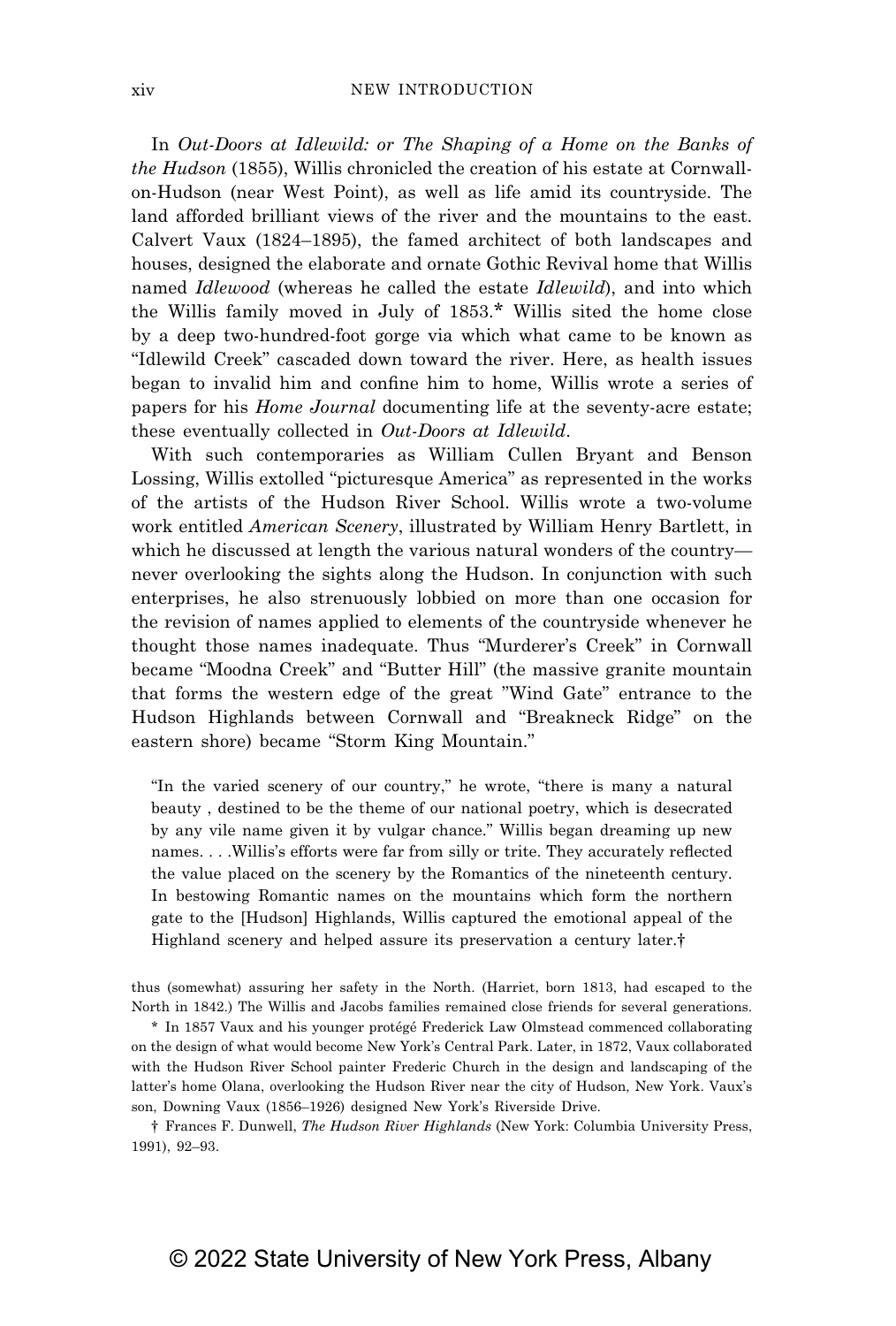Willis's brick house Idlewood, which he called a "cottage," was actually quite more than that, with no less than fourteen rooms, an elaborate 13 foot by 23 foot entrance hall, high gables, and such detailed adornments as lancet windows, beautiful lattices, finials, and other accoutrements. In this design, Vaux was greatly influenced by the architect and landscape horticulturist Andrew Jackson Downing (1815–1852), a close friend of both Vaux and Willis and the author of *The Architecture of Country Houses*  $(1850)$ . Downing lived in nearby Newburgh.

The agenda here was not simply decorative, but societal and cultural. D'Amore notes that Willis "wrote extensively about domestic architecture, landscape, objects, and décor in [his] magazine, arguing that attention to details in these categories would transfer a spirit of well-being and happiness to one's person and property," and that good taste in these matters would enable people of all classes to "connect with the physical spaces they inhabited in ways that previously had been available only to the elite."\*

As Downing wrote:

There are three excellent reasons why my countrymen should have good houses. The first is, because a good house (and by this I mean a fitting, tasteful, and significant dwelling) is a powerful means of civilization. A nation, whose rural population is content to live in mean huts and miserable hovels, is certain to be behind its neighbors in education, the arts, and all that makes up the external signs of progress. With the perception of proportion, symmetry, order, and beauty, awakens the desire for possession, and with them comes that refinement of manners which distinguishes a civilized from a coarse and brutal people. So long as men are forced to dwell in log huts and follow a hunter's life, we must not be surprised at lynch law and the use of the bowie knife. But, when smiling lawns and tasteful cottages begin to embellish a country, we know that order and culture are established. And, as the first incentive towards this change is awakened in the minds of most men by the perception of beauty and superiority in external objects, it must follow that the interest manifested in the Rural Architecture of a country like this, has much to do with the progress of its civilization. $\dagger$ 

After Willis's death in 1867, his house and grounds went through a succession of owners followed by a period of abandonment and neglect and eventually succumbed to the twentieth century.‡

\* Maura D'Amore, "Close Remoteness' Along the Hudson: Nathaniel Parker Willis's Suburban Aesthetic," *Early American Studies* 7, no. 2 (Fall 2009): 365.

<sup>†</sup> Andrew Jackson Downing, *The Architecture of Country Houses* (New York: D. Appleton, 1850), v. Downing died in July of 1852 when the Hudson River steamer *Henry Clay* caught fire and sank near Yonkers, New York, taking eighty souls with it.

<sup>1</sup>. Some published sources say one of Idlewild's subsequent owners was the Presbyterian minister, horticulturalist, and popular novelist Edward Payson Roe (1838–1888), but this is

## © 2022 State University of New York Press, Albany